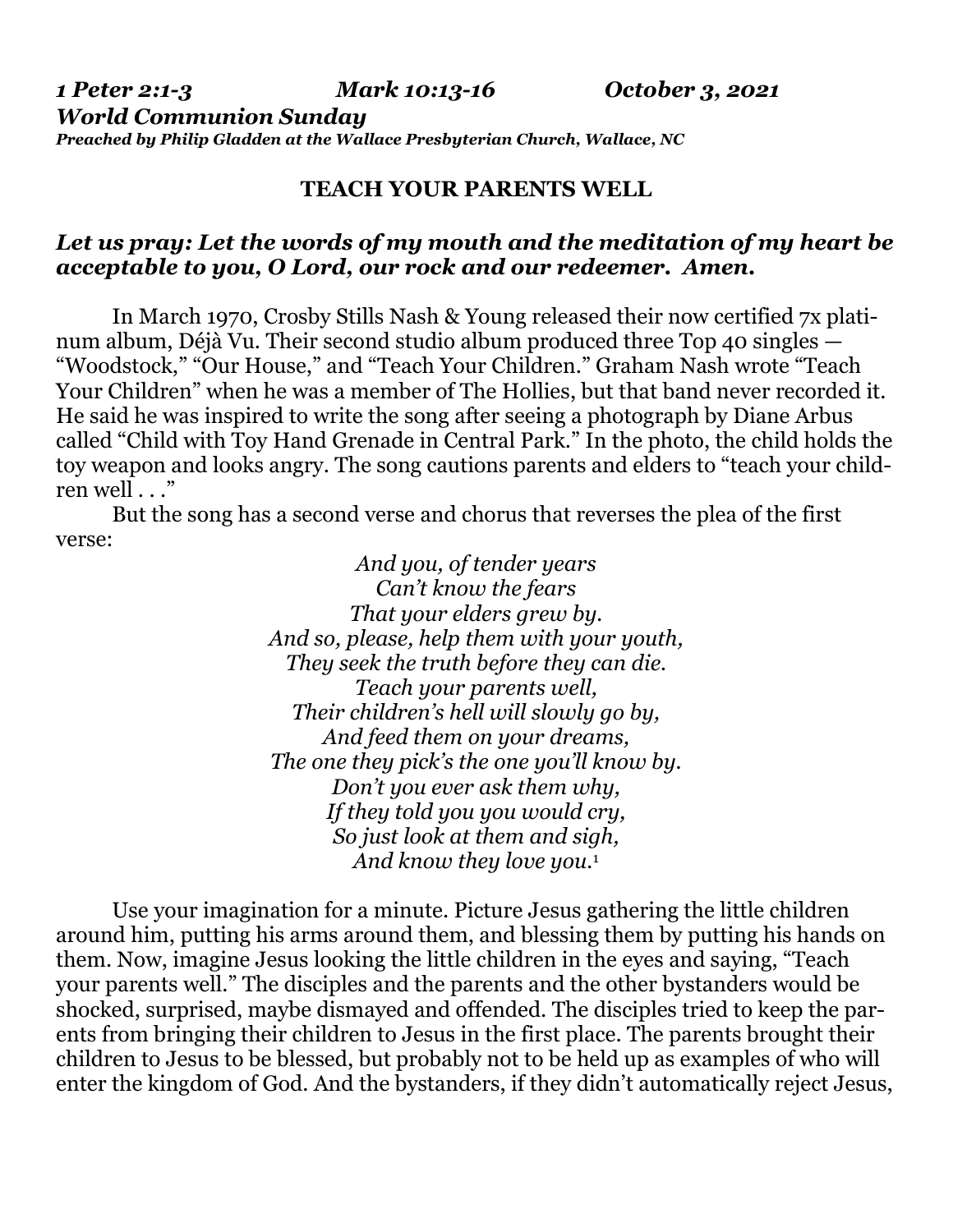would probably scratch their heads at another counter-cultural teaching. Can you imagine little children teaching the adults anything? And teaching them well?

 But why do we need to use our imaginations and look back 2,000 years? Even if Mark's story doesn't include Jesus explicitly saying to the children, "Teach your parents well," that's the message he sent when he put his arms around them, blessed them, and said, "Truly I tell you, whoever does not receive the kingdom of God as a little child will never enter it." (Mark 10:15) That message is as counter-cultural on October 3, 2021 as it was in 33 A.D. We sophisticated adults know how the world really operates. The dreams of children and youth often times die hard. They'll eventually find out the hard way. Am I right?

 That's exactly why we need to hear this story from Mark's gospel about Jesus blessing the children. How often in our actions and our attitudes do we mirror the disciples who tried to keep the little children from Jesus? Don't get me wrong! We love the idyllic picture of Jesus blessing the sweet, innocent, naive children, because that makes us feel good and comfortable. But guess what? That's not what this gospel story is about! According to *The Message* translation of this story, "The people brought children to Jesus, hoping he might touch them. The disciples shooed them off. But Jesus was irate and let them know it: 'Don't push these children away. Don't ever get between them and me. These children are at the very center of life in the kingdom. Mark this: Unless you accept God's kingdom in the simplicity of a child, you'll never get in." *Jesus was irate [at his disciples] and let them know it! Because, once again, the dis*ciples were setting their minds not on divine things but on human things. The disciples measured being a faithful follower of Jesus in terms of rank and importance and achievement. They were just using the benchmarks of their day and age and culture. Sounds familiar, doesn't it?

 I've already asked you to imagine Jesus gathering those children around him and saying to them, "Teach your parents well." Now, imagine Jesus, still embracing those little children, looking up at his disciples and the parents of the children and the bystanders and saying, "Truly I tell you, let your children teach you well." On July 30, 2016, Pope Francis spoke to a huge gathering of young people who had come from around the world for World Youth Day 2016. An article dated August 1 began with these words: "Aware of the risk of being called naive or being accused of spouting platitudes, Pope Francis called on young people to model for adults the paths of mercy and respect, and then demonstrated what he meant." The article then quoted from Pope Francis's message to the youth of the world: "Today we adults — we adults — need you to teach us, like you are doing now, how to live with diversity, in dialogue, to experience multiculturalism not as a threat but an opportunity. Have the courage to teach us that it is easier to build bridges than walls. We need this."<sup>2</sup>

 In the spirit of today's gospel story and in light of Jesus's message to the disciples and the parents and the bystanders there that day, we could paraphrase the Pope's message to the youth of the world and preach it to ourselves: "We adults need the children and youth to teach us. Let us have the courage to be taught that it is easier to build bridges than walls. We need this."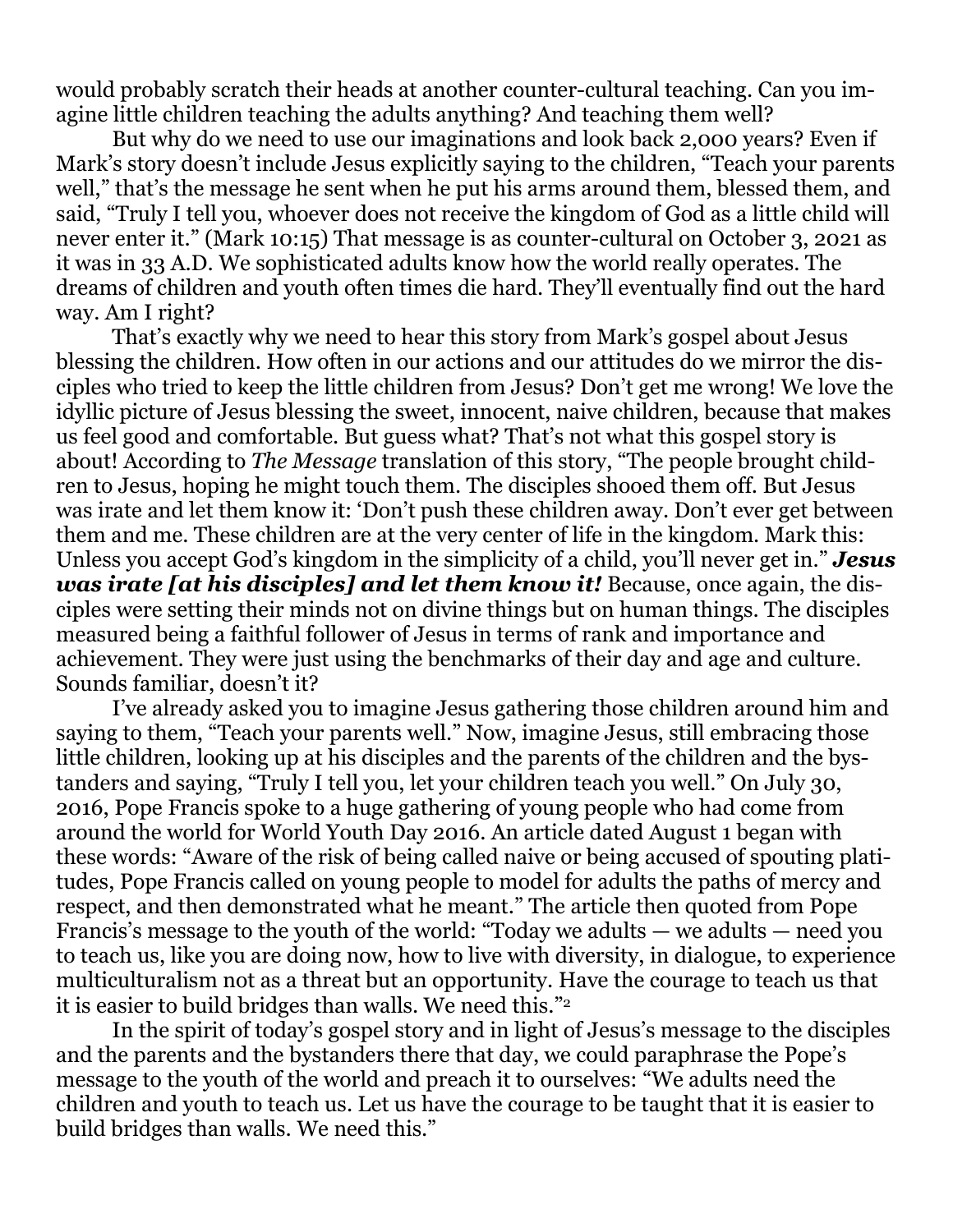At the end of worship this morning, we're going to sing the beloved hymn "Jesus Loves Me." I'm guessing most everybody knows the first verse by heart:

> *Jesus loves me! This I know, for the Bible tells me so. Little ones to him belong. They are weak, but he is strong. Yes, Jesus loves me! Yes, Jesus loves me! Yes, Jesus loves me! The Bible tells me so.*

But what about the second (and final) verse in our hymnbook?

*Jesus loves me! This I know, as he loved so long ago, taking children on his knee, saying, "Let them come to me." Yes, Jesus loves me! Yes, Jesus loves me! Yes, Jesus loves me! The Bible tells me so.* 

 Somehow we have sentimentalized that song, to the point we think it's just for children to sing in Sunday School or Vacation Bible School. But the note in our hymnal teaches us otherwise: "Few songs of faith have supported people from cradle to grave like this one. The great theologian Karl Barth said that its opening two lines were a summary of all that he had learned." "Children of faith" doesn't depend on your chronological age. In the New Testament, new believers are often referred to as "children," as in our epistle lesson, "Like newborn infants, long for the pure, spiritual milk, so that by it you may grow into salvation." (1 Peter 2:2) But John reminds all of us, "See what love the Father has given us, that we should be called children of God; and that is what we are." (1 John 3:1)

 I think the problem is, we confuse "childlike" with "childish." When Jesus put his arms around the children and blessed them by laying his hands on them, he commended their "childlike" faith, not their "childish" faith, to his disciples and the parents and the bystanders. As one Bible commentator explains it, "Only those will enter the kingdom who receive it as does a little child, who make no claims, unselfconsciously assuming their utter dependence, and are not concerned about rank, status, and selfimage"3 — not like those disciples who rejected Jesus's teaching about picking up their cross and following him, who argued among themselves about who was the greatest, who asked, "Grant us to sit, one at your right and one at your left, in your glory." (Mark 10:37)

 Over the years, from time to time, people have said, "No offense, but sometimes I get more out of the children's sermon than I do your regular sermon!" No offense taken! That's fine with me, but let me ask this of you: When you listen to the children's sermon, don't just listen to what I say. Pay attention to what the children have to teach